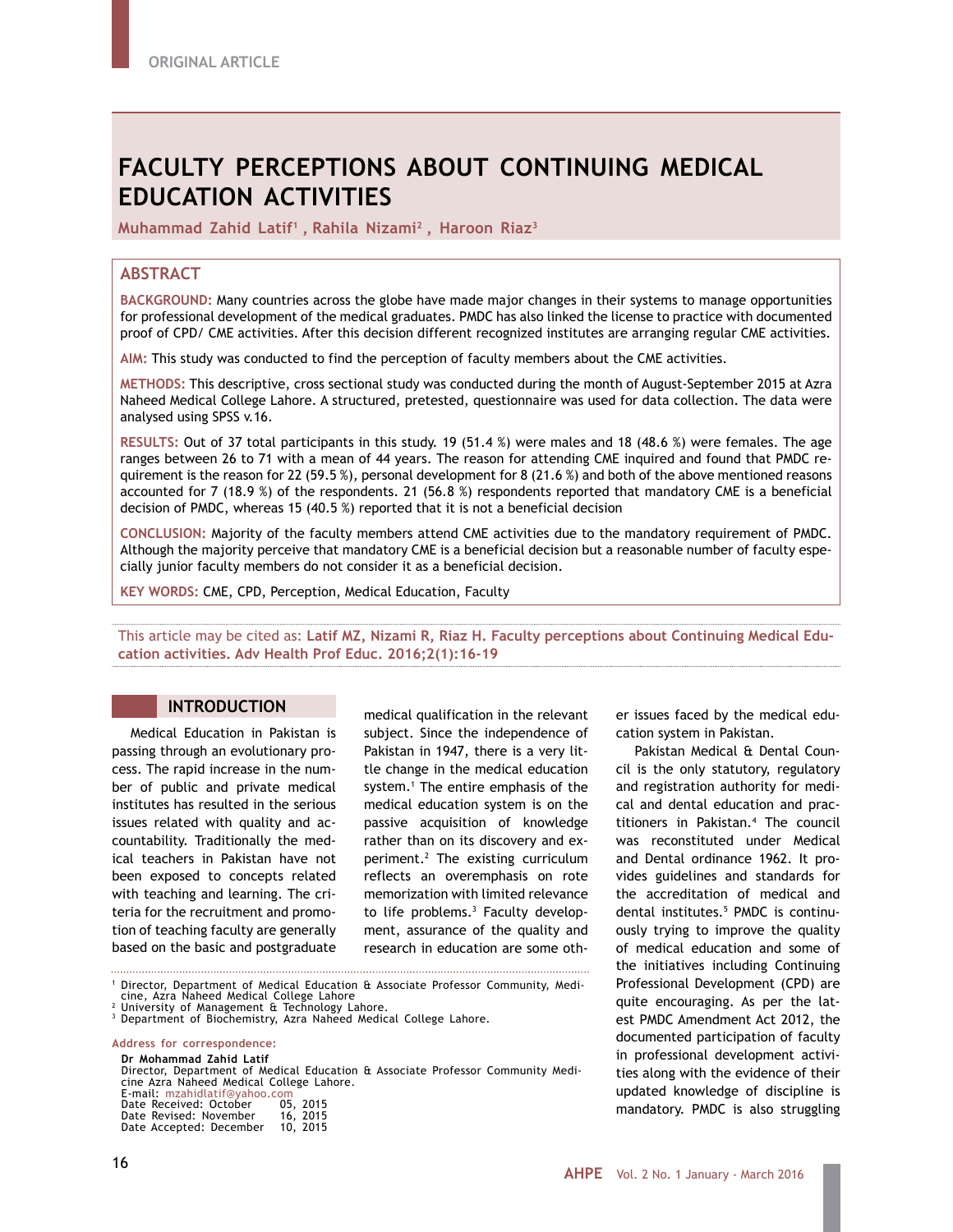for the standardization of medical education in Pakistan and has decided to convert the present examination system into modular system before 2016.<sup>6</sup> It has also been declared that strict monitoring and evaluation of the system of examination will be ensured.7 Similarly all the medical colleges are required to submit the teaching workload/hours distribution of the faculty members to PMDC as per the required criteria.<sup>8</sup>

Continuing Professional Development of the faculty is also made compulsory and the License to practice will be issued/renewed after completing the required CME activities conducted by recognized degree awarding institution/organization or a professional body.8 Azra Naheed Medical College (ANMC), the constituent medical college of The Superior College is one of the accredited institutes and conducting regular CME activities.<sup>9</sup> Unfortunately there is a varying perceptive response of medical professionals, some taking it positively and some silently. A positive perception is the key to success of this very good initiative. In view of the above mentioned reason this study was conducted to find out the faculty perceptions about the CME activities at ANMC Lahore.

#### **METHODS**

This descriptive, cross sectional study was conducted during the month of August-September 2015 at Azra Naheed Medical College Lahore. The approval of institutional ethical review committee was obtained. A structured, pretested, questionnaire was prepared after discussion with the three senior faculty members. Questions were designed to gather the information about the organization, schedule and learning environment of the CME activity. Questions regarding the educational need and perception of the respondent about the benefits of CME were also included. This questionnaire was pretested and necessary changes were made. All the forty one faculty members

who were attending the third CME activity were included in this study. The researcher explained the objective of the study and clarified different queries of the participants. Four incomplete questionnaires were excluded from the study. The collected data was organized and entered in the version 16 of SPSS and analyzed by the use of statistical tools.

### **RESULTS**

A total of 37 faculty members participated in this study. There were 19 (51.4 %) male and 18 (48.6 %) female participants. The age ranges between 26 to 71 with a mean of 44 years. The frequency distribution of gender, age group, department, qualification and designation of the respondents is presented in Table 1. The respondents were asked about the reason for attending the CME activities. It was found that PMDC requirement is the reason for 22 (59.5 %), personal development for 8 (21.6 %) and both of the above mentioned reasons accounted for 7 (18.9 %) of the respondents. None of the faculty member was attending CME due to institutional orders. CME activities meeting the educational needs of the respondents were reported by 35 (94.6 %). Only 2 (5.4 %) reported that CME activity is not meeting their educational needs.

Twenty one (56.8 %) respondents reported that mandatory CME is a beneficial decision of PMDC, whereas 15 (40.5 %) reported that it is not a beneficial decision (Figure 1). The question was not replied by 1 respondent. The gender was cross tabulated with the reason for attending the CME and CME as a beneficial decision of PMDC. The results are presented in Tables 2 & 3. The faculty position was cross tabulated with the reason for attending the CME and CME as a beneficial decision of PMDC. Professors and associate professors were considered as senior faculty where as the assistant professors, demonstrators were included in the junior faculty. The results are presented in Tables 4 & 5. The faculty position and reasons for attending the CME is not significant but the result regarding the beneficial decision of PMDC is statically significant.

### **DISCUSSION**

The professional development of the doctors is a lifelong commitment, which has been considered as obligation right from the early time.10 Many countries across the globe have made major changes in their systems to manage opportunities for professional development of medical graduates. In Pakistan once qualified and registered with PMDC,

| <b>IADLE 1, I REQUENCT DISTRIBUTION OF GENDER, AGE, DEFARTMENT,</b><br><b>QUALIFICATION AND DESIGNATION</b> |                                 |           |            |  |
|-------------------------------------------------------------------------------------------------------------|---------------------------------|-----------|------------|--|
|                                                                                                             |                                 | Frequency | Percentage |  |
| Gender                                                                                                      | Male                            | 19        | 51.4       |  |
|                                                                                                             | Female                          | 18        | 48.6       |  |
|                                                                                                             | 25 - 40 years                   | 16        | 43.2       |  |
| Age Group                                                                                                   | 41 - 56 years                   | 13        | 35.1       |  |
|                                                                                                             | 57 - 72 years                   | 8         | 21.6       |  |
|                                                                                                             | <b>Basic</b>                    | 15        | 40.5       |  |
| Department                                                                                                  | Clinical                        | 22        | 59.5       |  |
|                                                                                                             | PhD / Fellowship                | 19        | 51.4       |  |
| Qualification                                                                                               | M. Phil / Other Post graduation | 13        | 35.1       |  |
|                                                                                                             | <b>MBBS</b>                     | 5         | 13.5       |  |
|                                                                                                             | Professor                       | 10        | 27.0       |  |
|                                                                                                             | Associate Professor             | 3         | 8.1        |  |
| <b>Designation</b>                                                                                          | Assistant Professor             | 16        | 43.2       |  |
|                                                                                                             | SR/ Sr. Demo/ Demo/ MO          | 8         | 21.6       |  |
|                                                                                                             |                                 |           |            |  |

**TABLE 1: FREQUENCY DISTRIBUTION OF GENDER, AGE, DEPARTMENT,**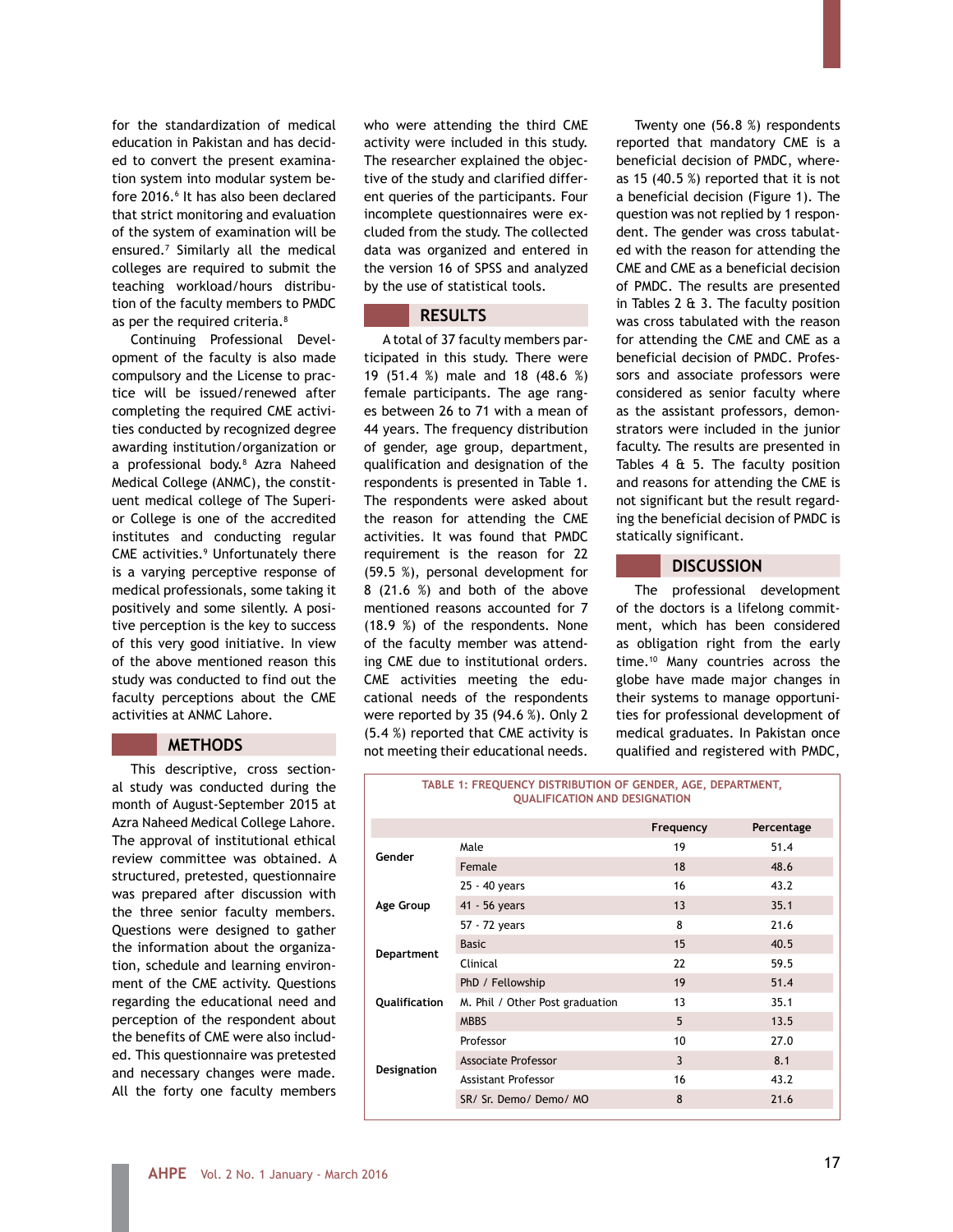| <b>TABLE 2: REASONS TO ATTEND CME</b>                                                 |    |   |   |    |  |
|---------------------------------------------------------------------------------------|----|---|---|----|--|
| <b>Personal Development</b><br><b>Both</b><br><b>PMDC Requirement</b><br><b>Total</b> |    |   |   |    |  |
| Male                                                                                  | 13 |   | 4 | 19 |  |
| Female                                                                                |    | 6 | 3 | 18 |  |
| Total                                                                                 | 22 | 8 |   | 37 |  |
| Using the chi square test the p- value is 0.341.                                      |    |   |   |    |  |

|                                               | TABLE 3: MANDATORY CME AS A BENEFICIAL DECISION OF PMDC |    |              |  |  |
|-----------------------------------------------|---------------------------------------------------------|----|--------------|--|--|
|                                               | Yes                                                     | No | <b>Total</b> |  |  |
| Male                                          | 10                                                      | 9  | 19           |  |  |
| Female                                        | 11                                                      | 6  | 17           |  |  |
|                                               | 21                                                      | 15 | 36           |  |  |
| Using the chi square test, p- value is 0.463. |                                                         |    |              |  |  |

| <b>TABLE 4: DESIGNATION AND REASON TO ATTEND CME</b> |                         |                             |             |       |
|------------------------------------------------------|-------------------------|-----------------------------|-------------|-------|
| Faculty                                              | <b>PMDC Requirement</b> | <b>Personal Development</b> | <b>Both</b> | Total |
| <b>Senior</b>                                        |                         |                             |             | 13    |
| Junior                                               | 17                      |                             | 4           | 24    |
| Total                                                | 22                      | 8                           |             | 37    |
| Using the chi square test the p- value is 0.11.      |                         |                             |             |       |

| TABLE 5: GENDER AND MANDATORY CME AS A BENEFICIAL DECISION OF PMDC |               |              |       |  |  |
|--------------------------------------------------------------------|---------------|--------------|-------|--|--|
| <b>Faculty Position</b>                                            | Yes           | <b>No</b>    | Total |  |  |
| <b>Senior</b>                                                      | 11 $(84.6\%)$ | 2(15.4%)     | 13    |  |  |
| Junior                                                             | 10(43.5%)     | 13 $(56.5%)$ | 23    |  |  |
|                                                                    | 21            | 15           | 36    |  |  |
| Using the chi square test, p- value is 0.016.                      |               |              |       |  |  |



the doctor was licensed to practice for whole life.10 However from 2015, PMDC has linked the license to practice with documented proof of CPD/ CME activities.<sup>8</sup> Since then regular CME activities are going on in different recognized institutes. Azra Naheed Medical College has arranged a series of CME accredited activities during the last few months. A total of 37 faculty members participated in this study. There were 19 (51.4 %) male and 18 (48.6 %) female participants. The age ranges between 26 to 71 with a mean of 44.5 years.

The results of this study showed that majority 22 (59.5 %) of the respondents consider the mandatory requirement of PMDC as the major factor for attending CME activities, personal development mentioned by 8 (21.6 %) and both of the above mentioned reasons accounted for 7 (18.9 %) of the respondents. These results are similar to a study conducted by Siddiqui at Agha Khan University Hospital reporting that 67.3 % of the respondents supported a mandatory program as compared to 32.7 % who favored a voluntary program.10 These results also represent that probably majority of the faculty members are still not internally motivated to attend these activities. It is hoped that the regular CME activities may change their perception from mandatory attendance to a motivated lifelong learner. This change of affective domain should be the main focus of the organizers and policy makers.

According to the results of this study majority 21 (56.8 %) respondents reported that mandatory CME is a beneficial decision of PMDC, whereas 15 (40.5 %) reported that it is not a beneficial decision. These results are contrary to the results of different studies mentioning that medical sciences change rapidly with new scientific information and technology therefore, continuing education plays a vital role in presenting ever-growing knowledge, modern technology, and new orientation for the health care providers.<sup>10,11</sup> The re